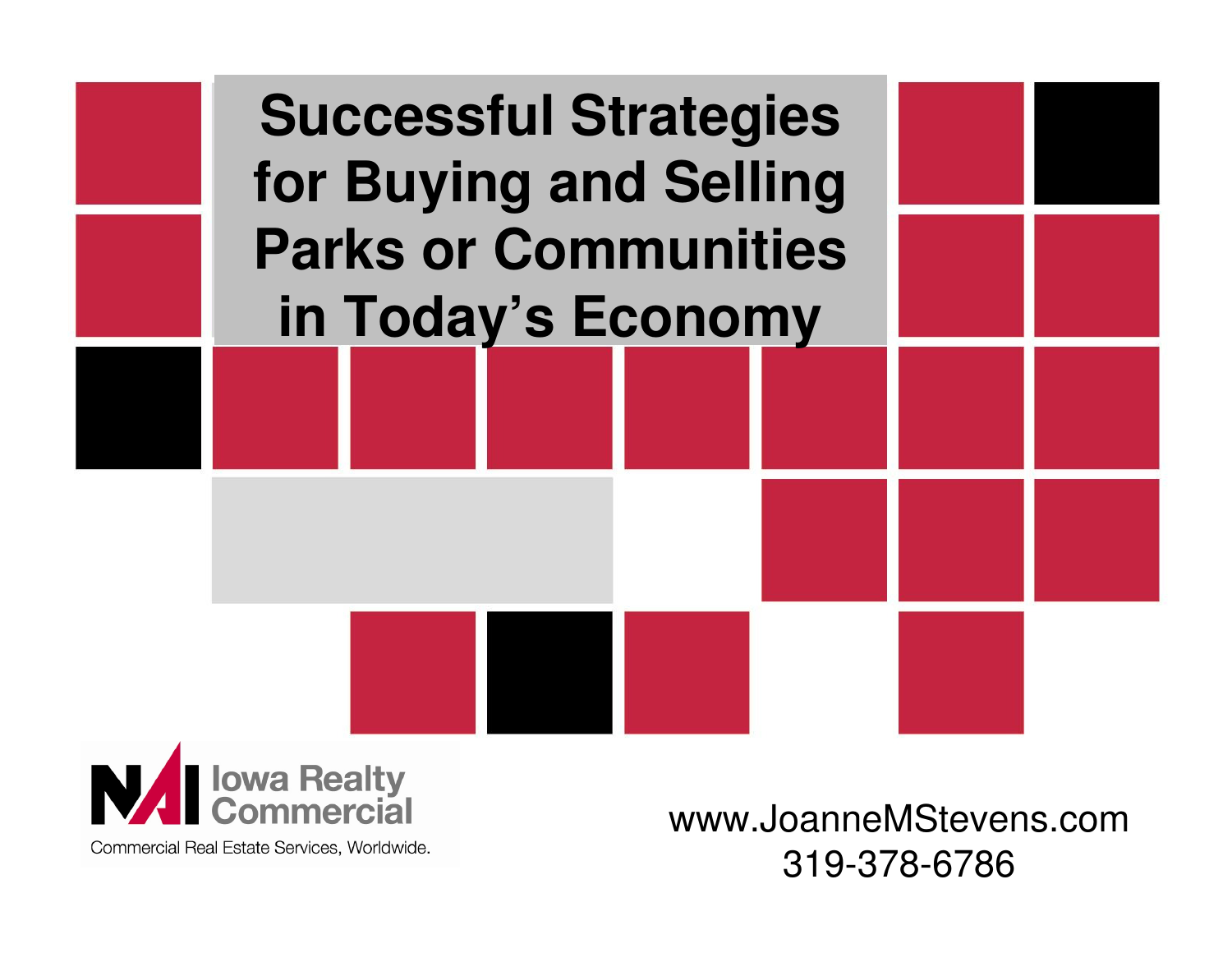# **LETTER TO THE BANK**

## Dear Banker,

In view of current developments in the banking market, if one of my checks is returned marked 'insufficient funds', does that refer to me or to you?

**Sincerely Yours,**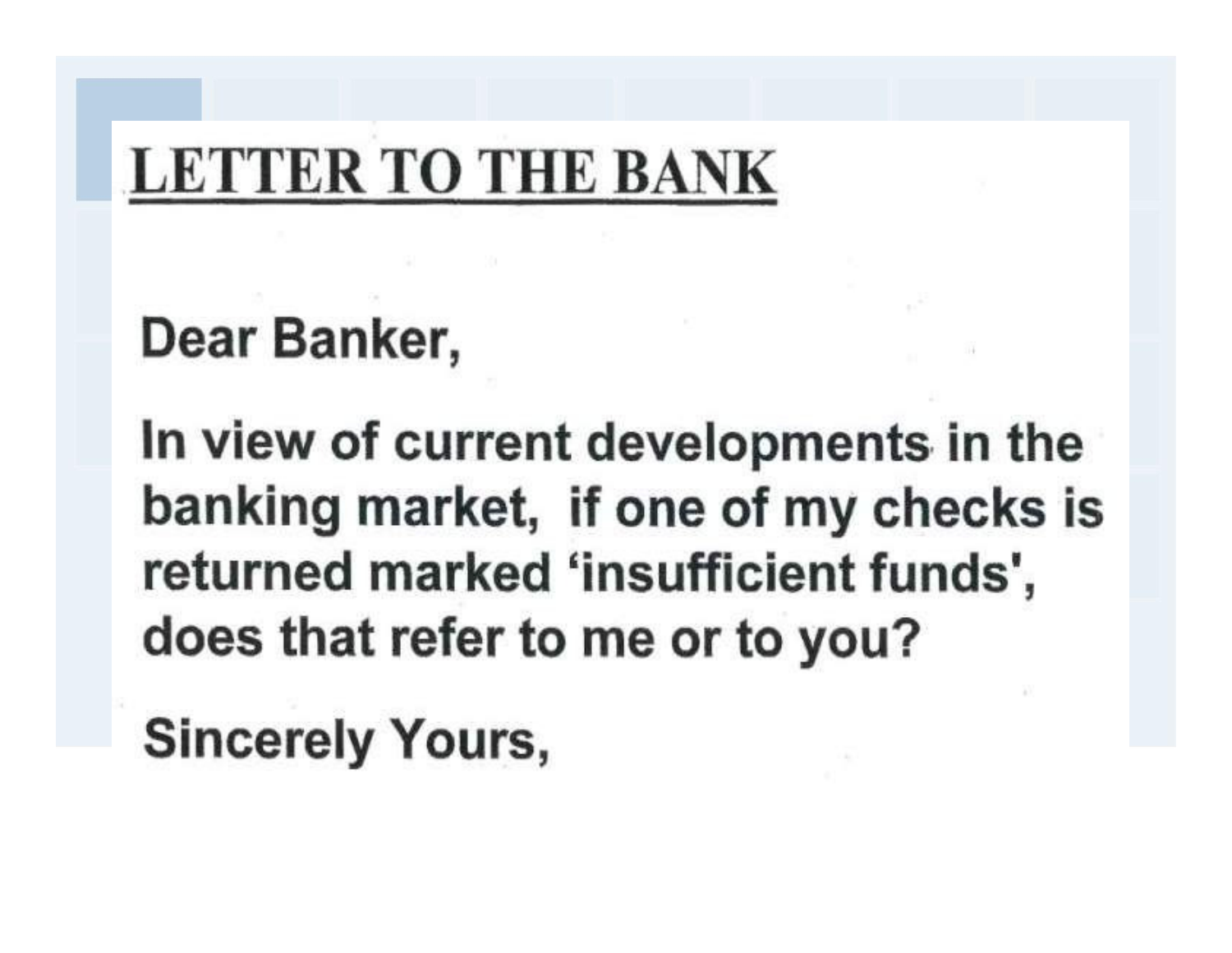## A. How to attract the best Buyers for your Park/Community



www.JoanneMStevens.com319-378-6786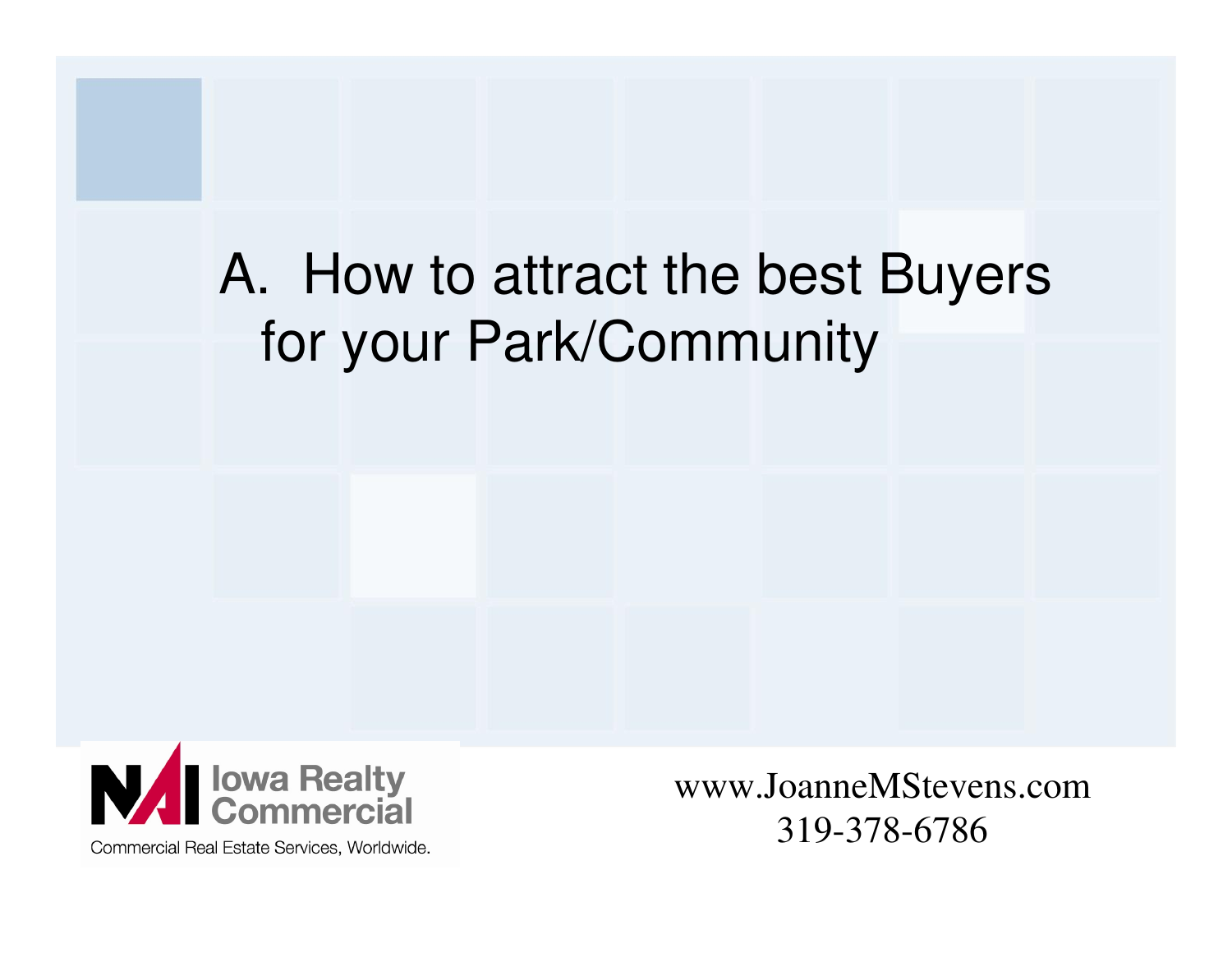1. Information will set you apart from your competition and create activity.



Commercial Real Estate Services, Worldwide.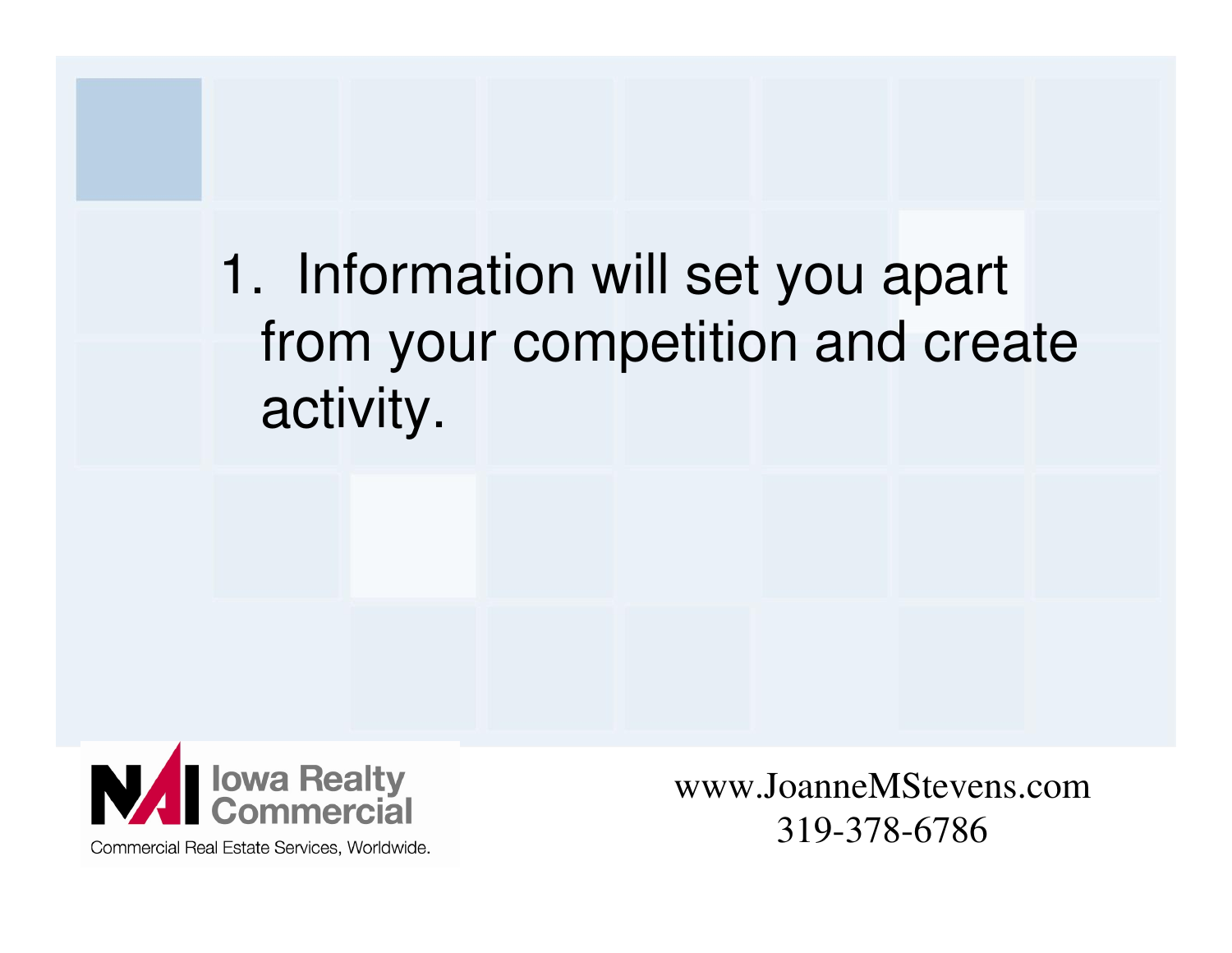## 2. What is the right price and how it attracts the right Buyers, right now.



www.JoanneMStevens.com319-378-6786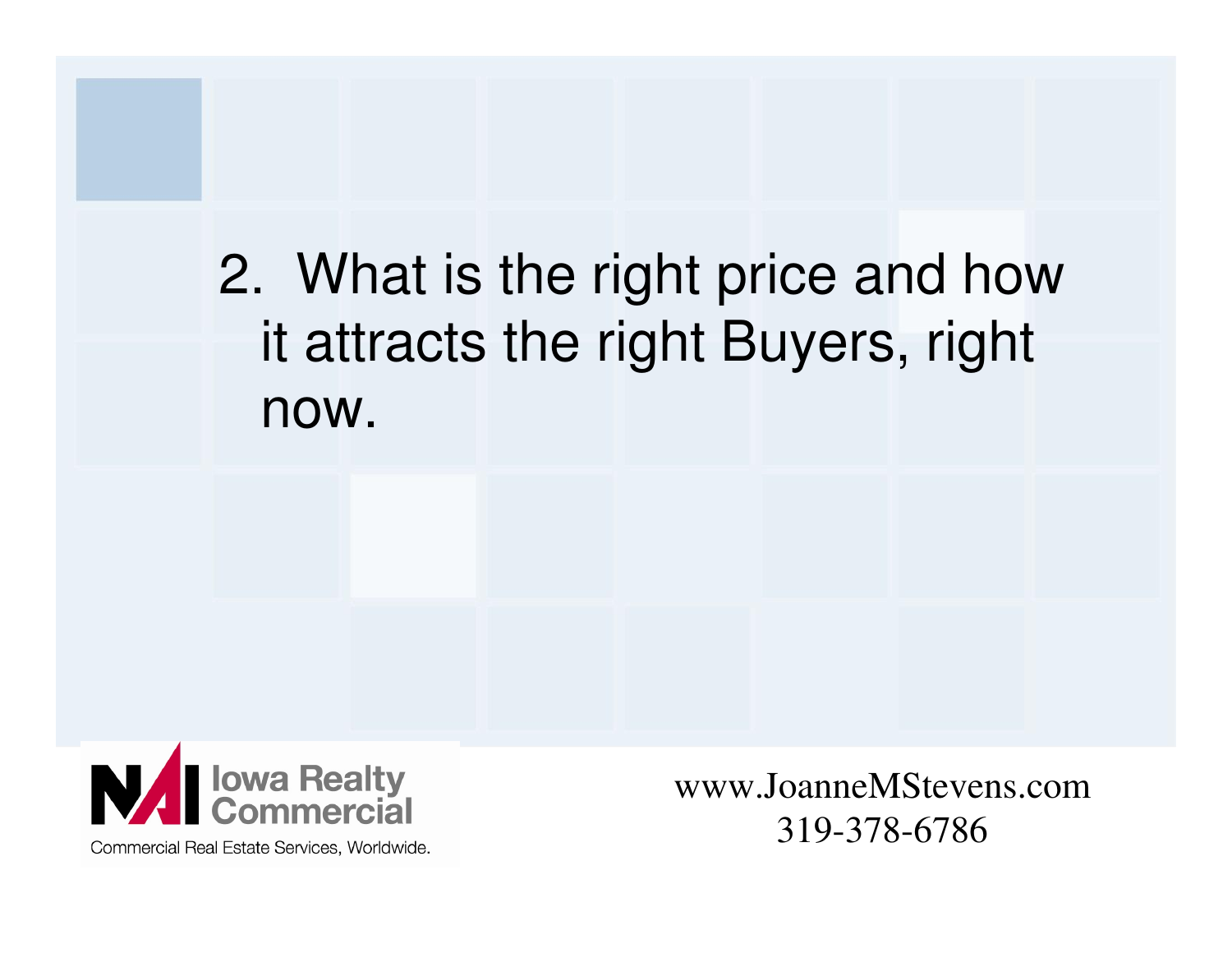### 3. Finance

 Get lender quotes and become familiar with today's limitations for lenders.



www.JoanneMStevens.com319-378-6786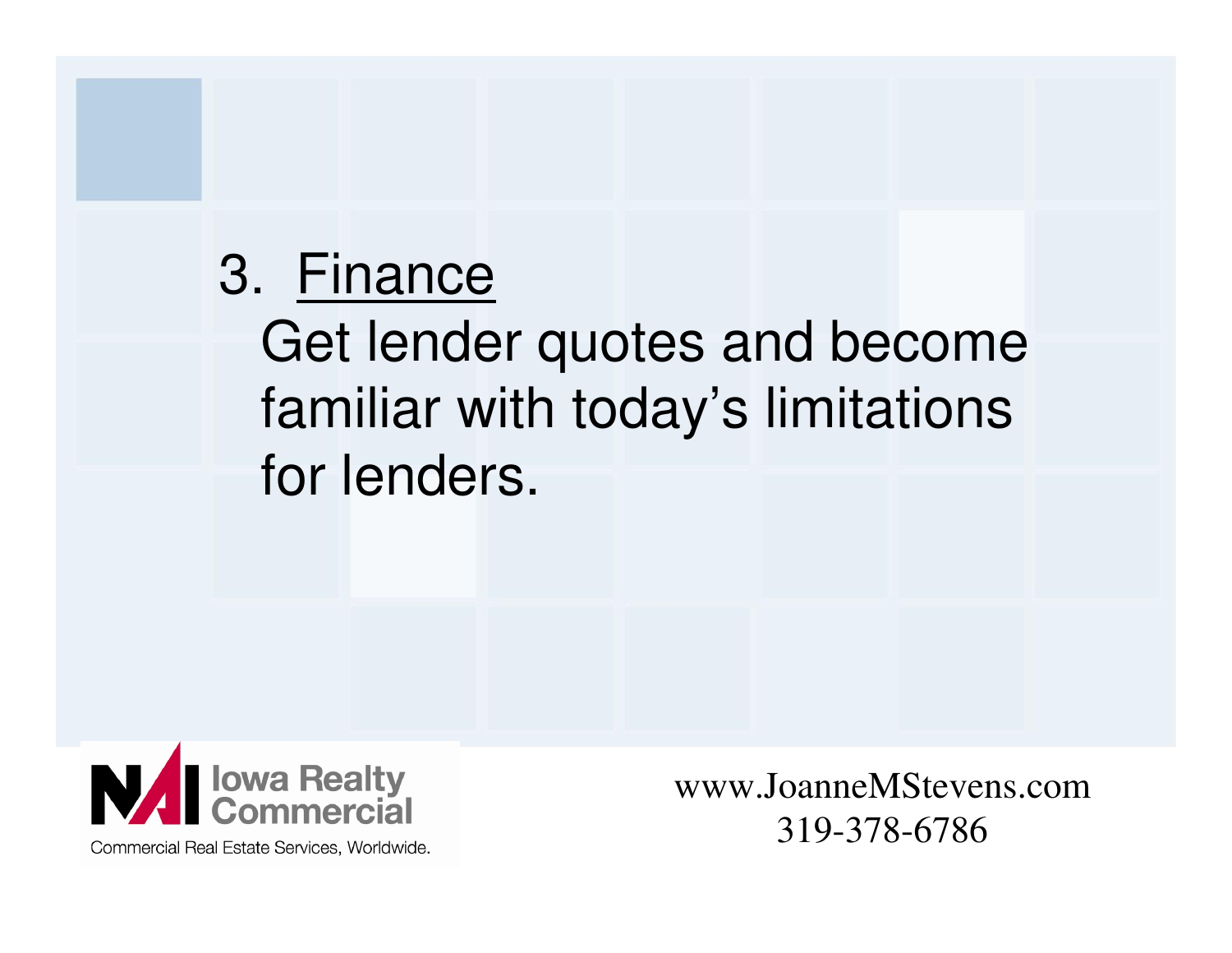## 4. Seller financing and why it attracts the best Buyers



www.JoanneMStevens.com319-378-6786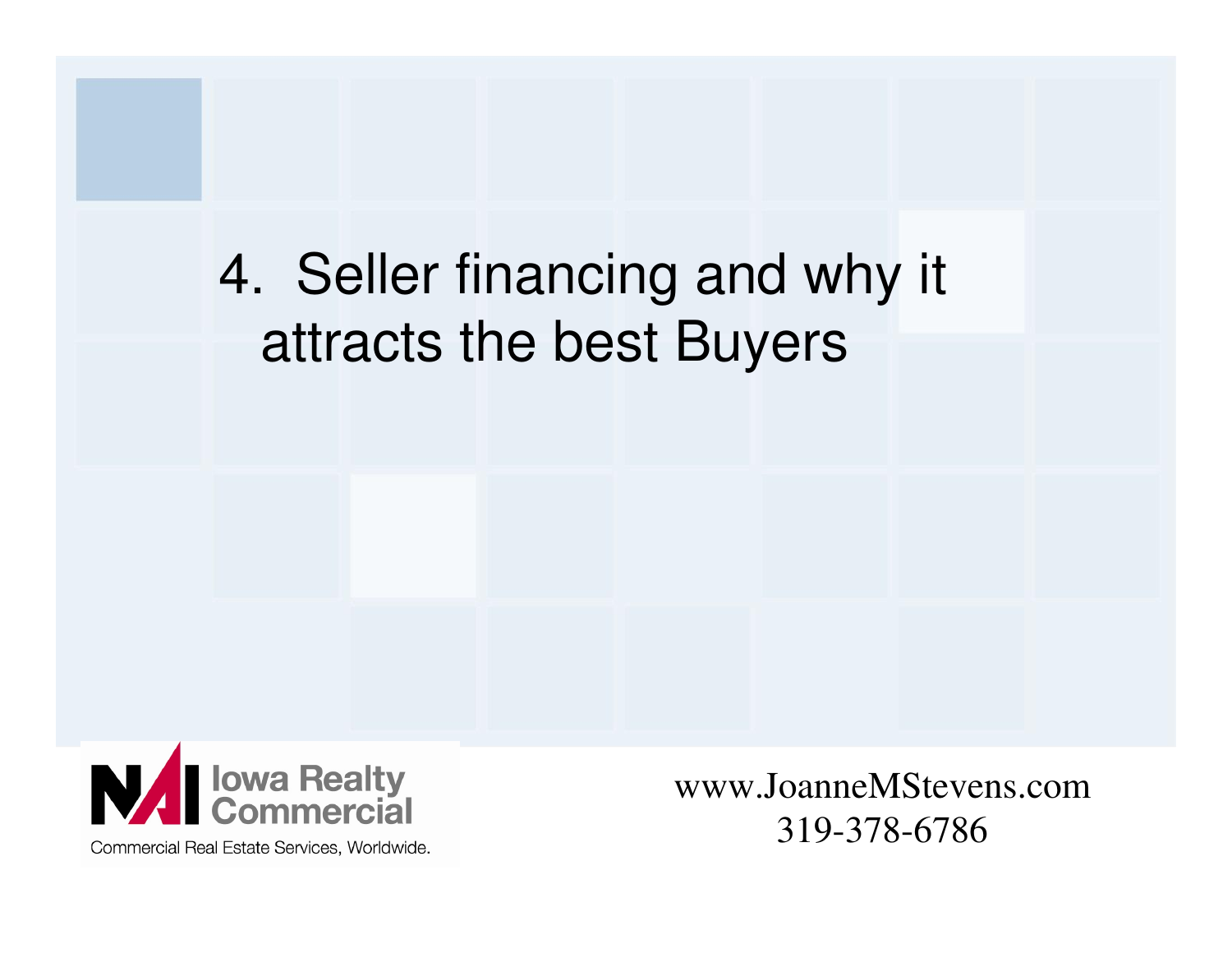#### B. Financing Options

 $\triangleright$  It's all about maximizing price.

> "Creative" isn't a bad word.

# Logic alone won't cut it.

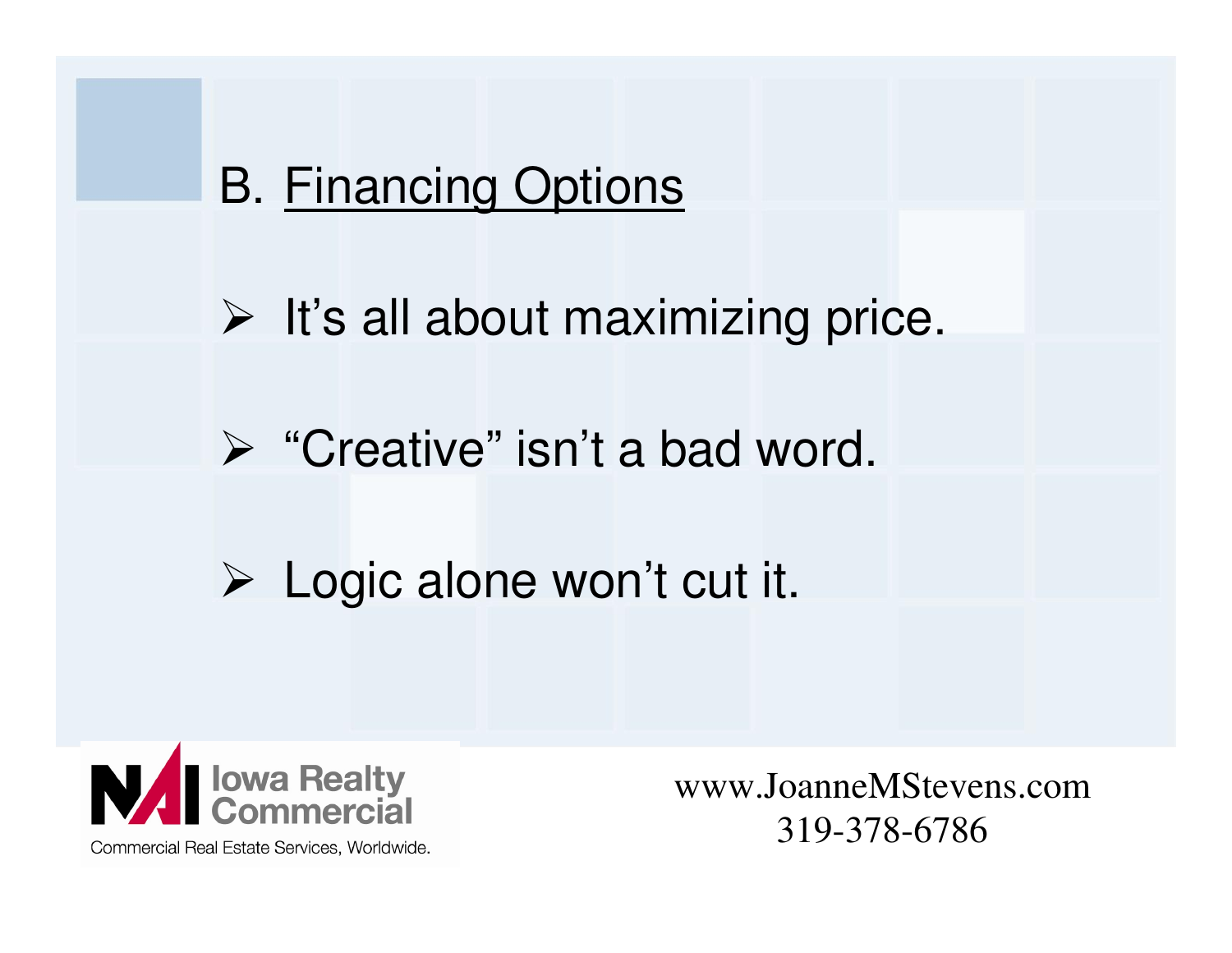### C. Ways to Improve Numbers $\blacktriangleright$  There is ONE strategy after you have raised rent to market level and installed individual water meters.



www.JoanneMStevens.com319-378-6786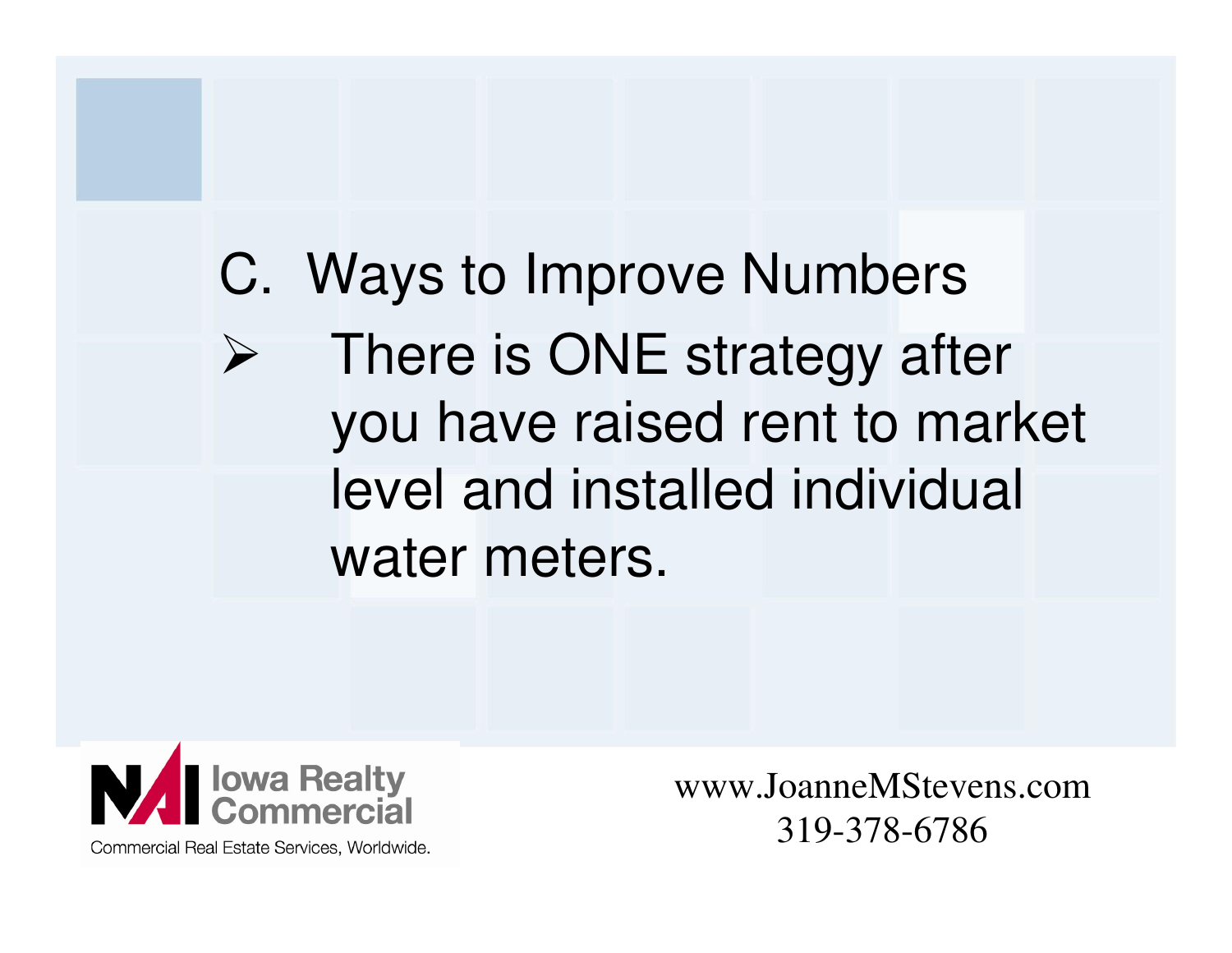**≻Retain Residents** 

Attract Residents

Resident Referrals

**≻Resident Relations is the new** amenity.



www.JoanneMStevens.com319-378-6786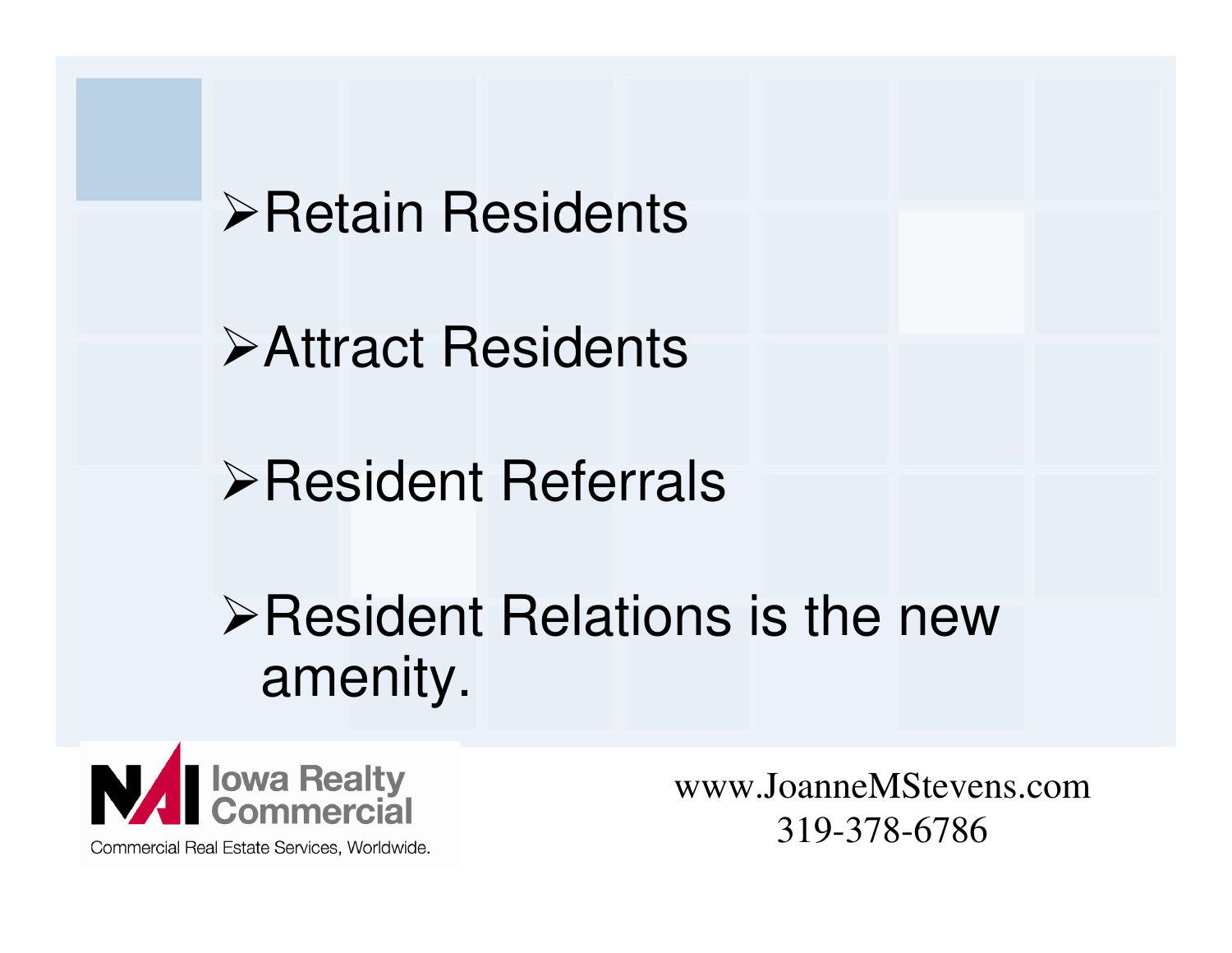## Even if you are full or have only a few residents you cannot afford to do nothing.



Commercial Real Estate Services, Worldwide.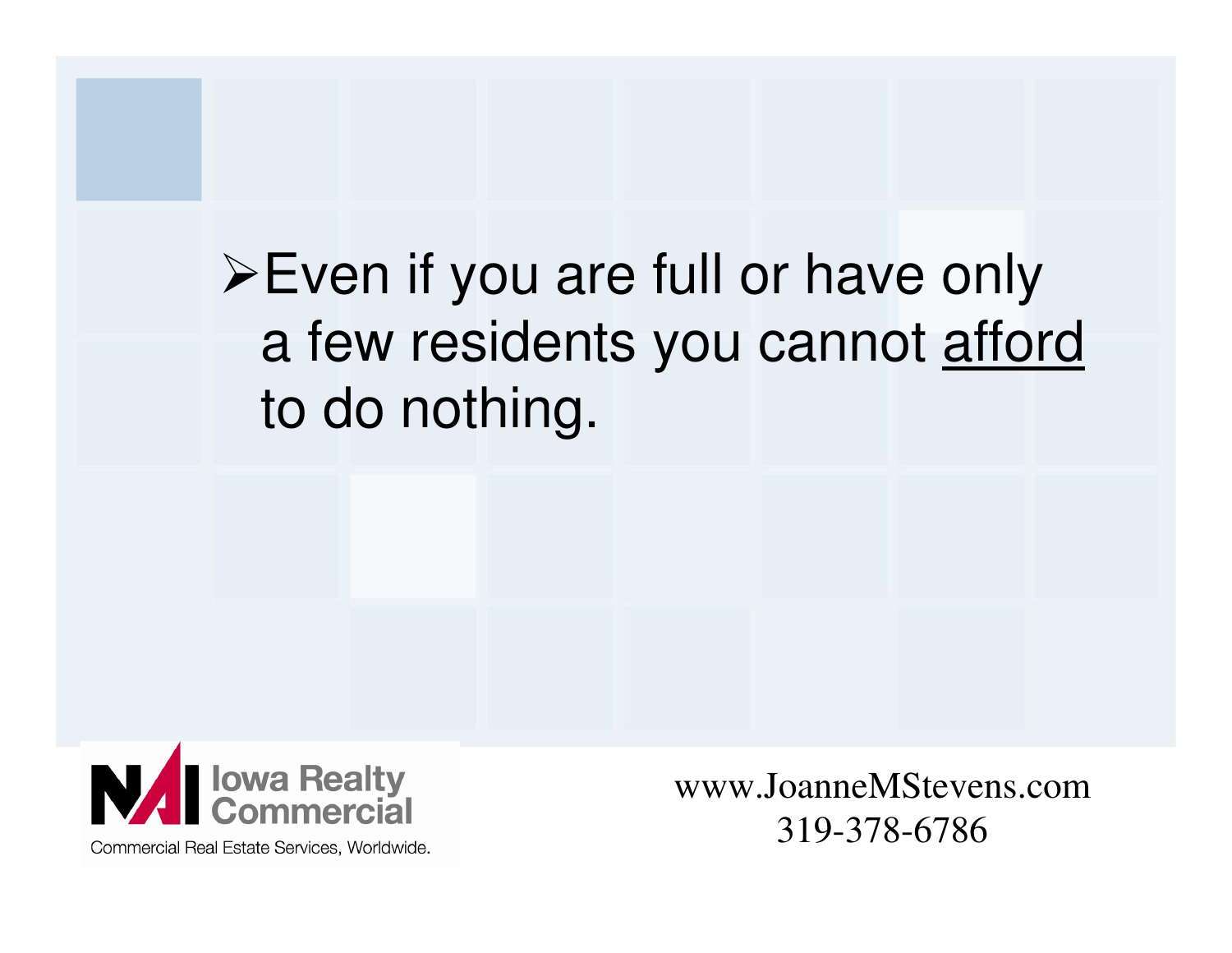$\triangleright$  It matters to have a positive upward trend in occupancy, year over year. Many communities experience vacancy that in the past consistently had 95% to 100% occupancy.

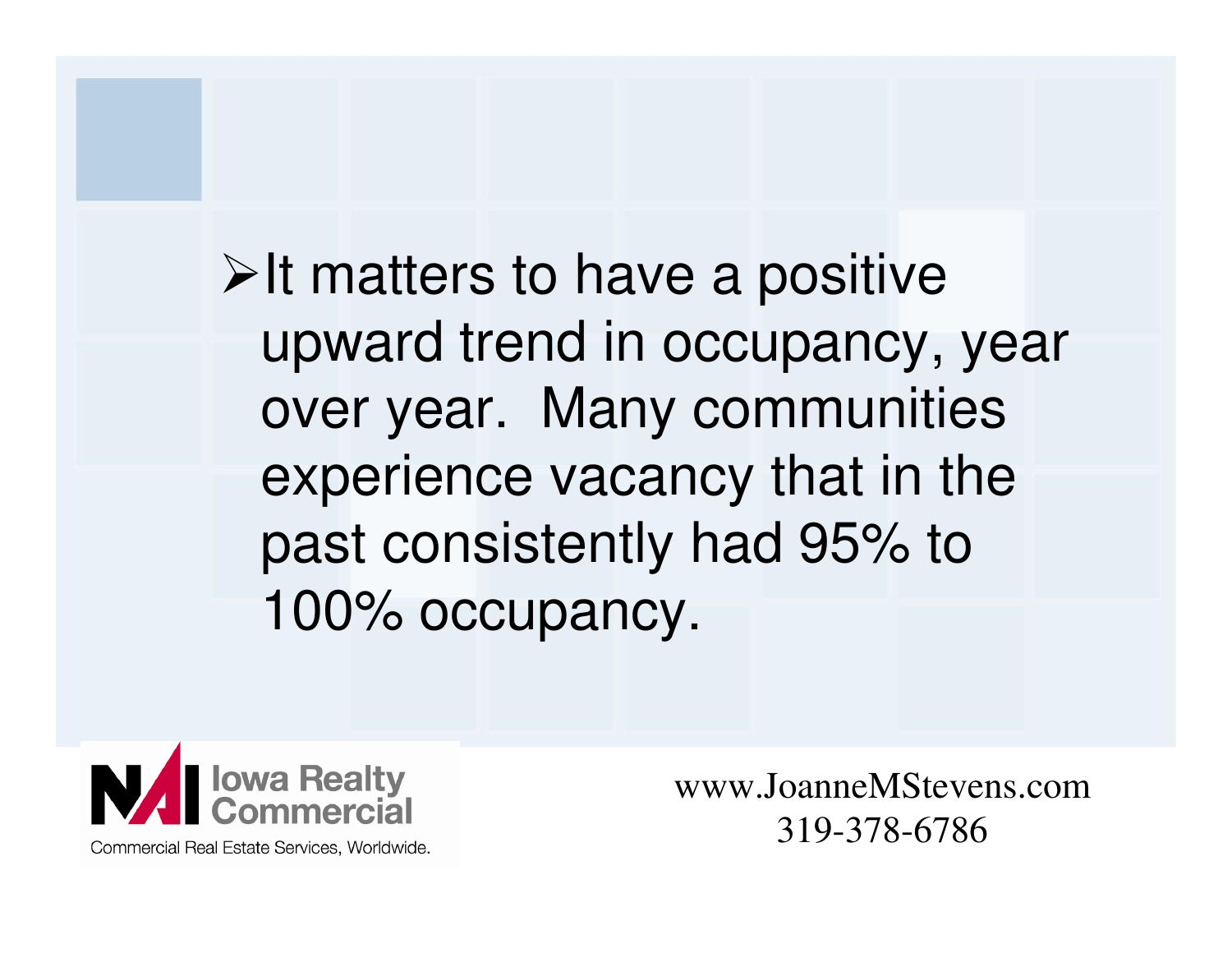D. The Most common Objections to Seller financing and How to Work Through It.

1. Why do Sellers Not want to do a contract?



www.JoanneMStevens.com319-378-6786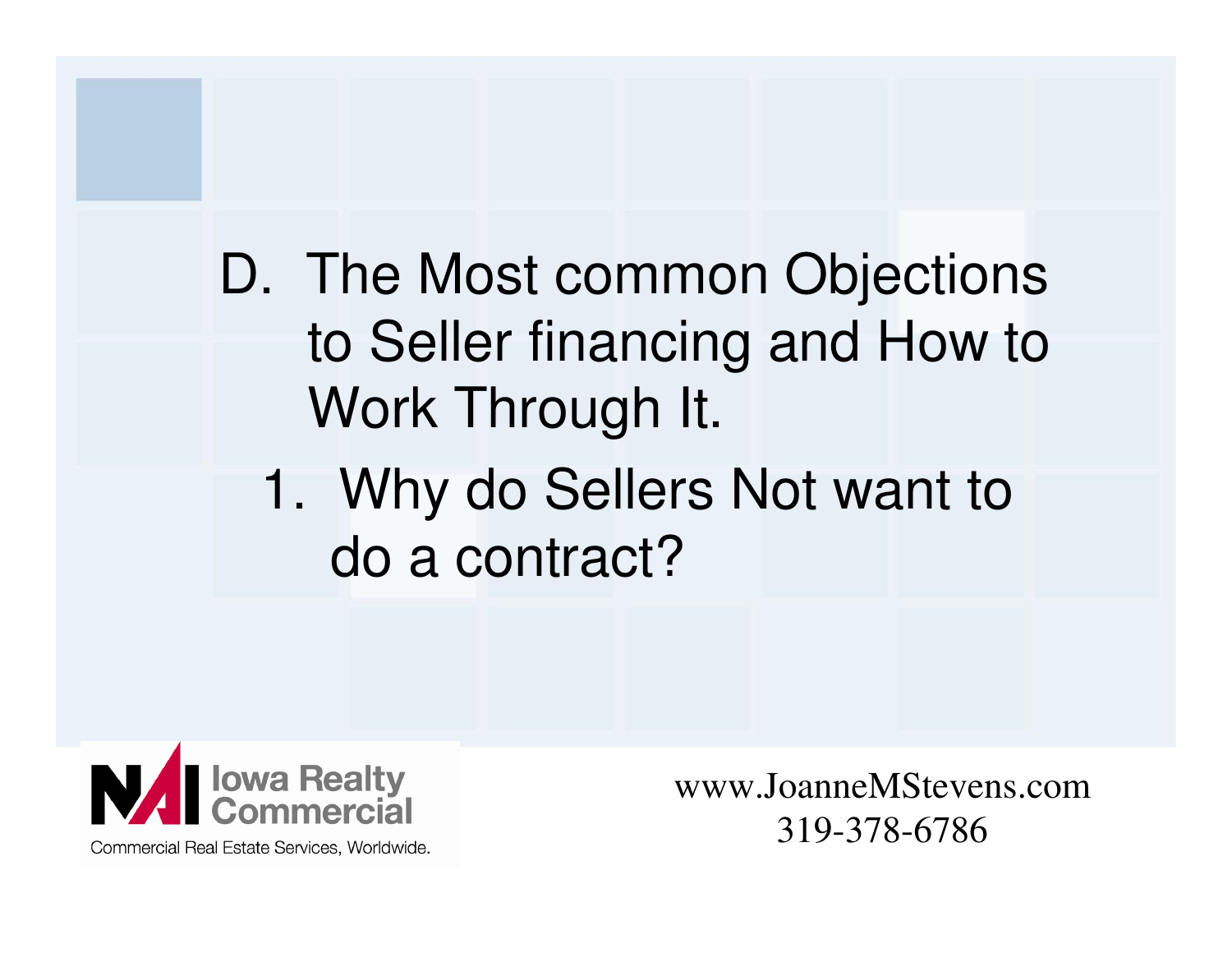2. What is the seller going to do with cash sale proceeds after paying capital gains tax?

3. Why do sellers want a down payment as big or bigger than the bank?

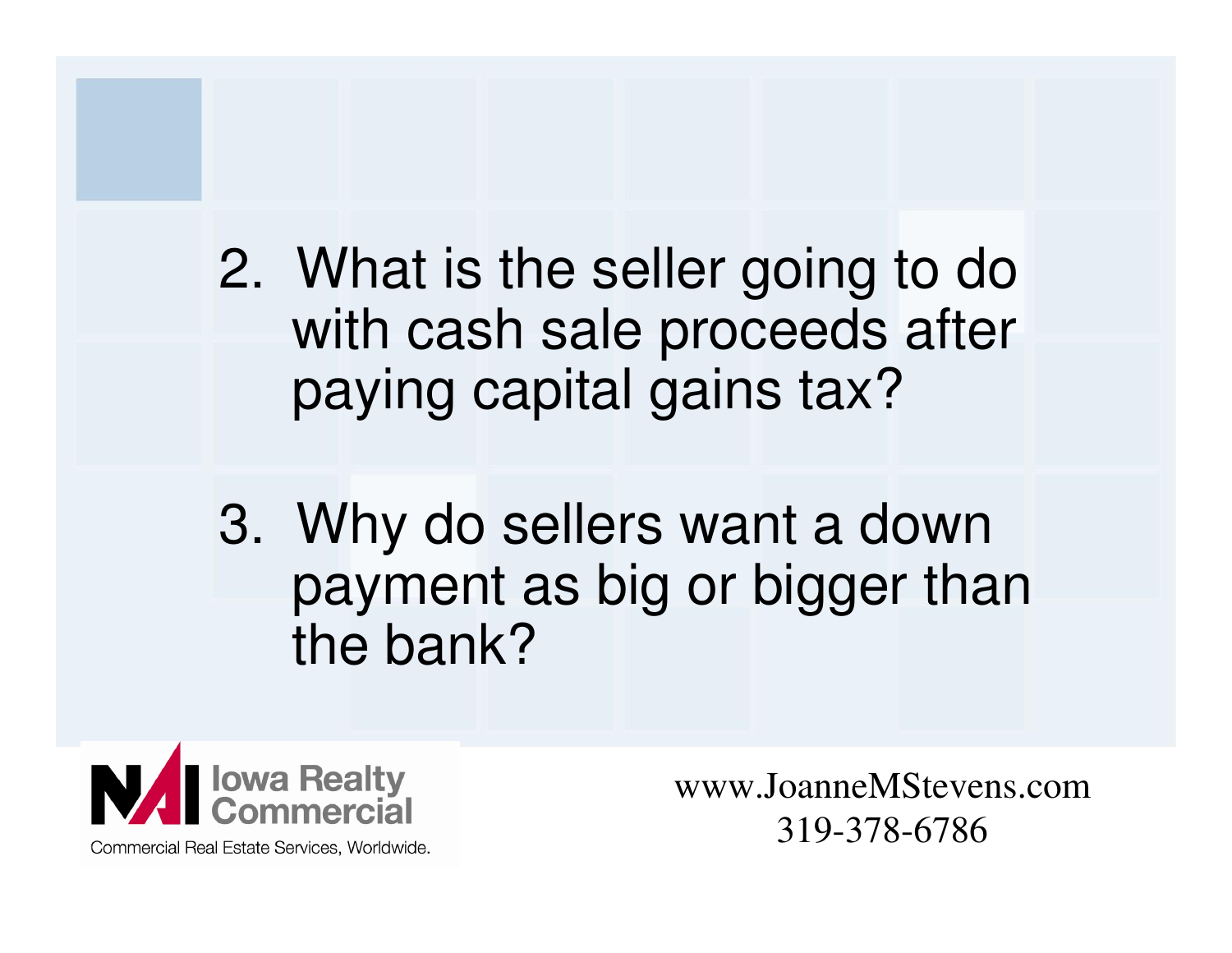## 4. Build trust with the seller. > Transparency on your financials, credit rating, amount of cash available.



www.JoanneMStevens.com319-378-6786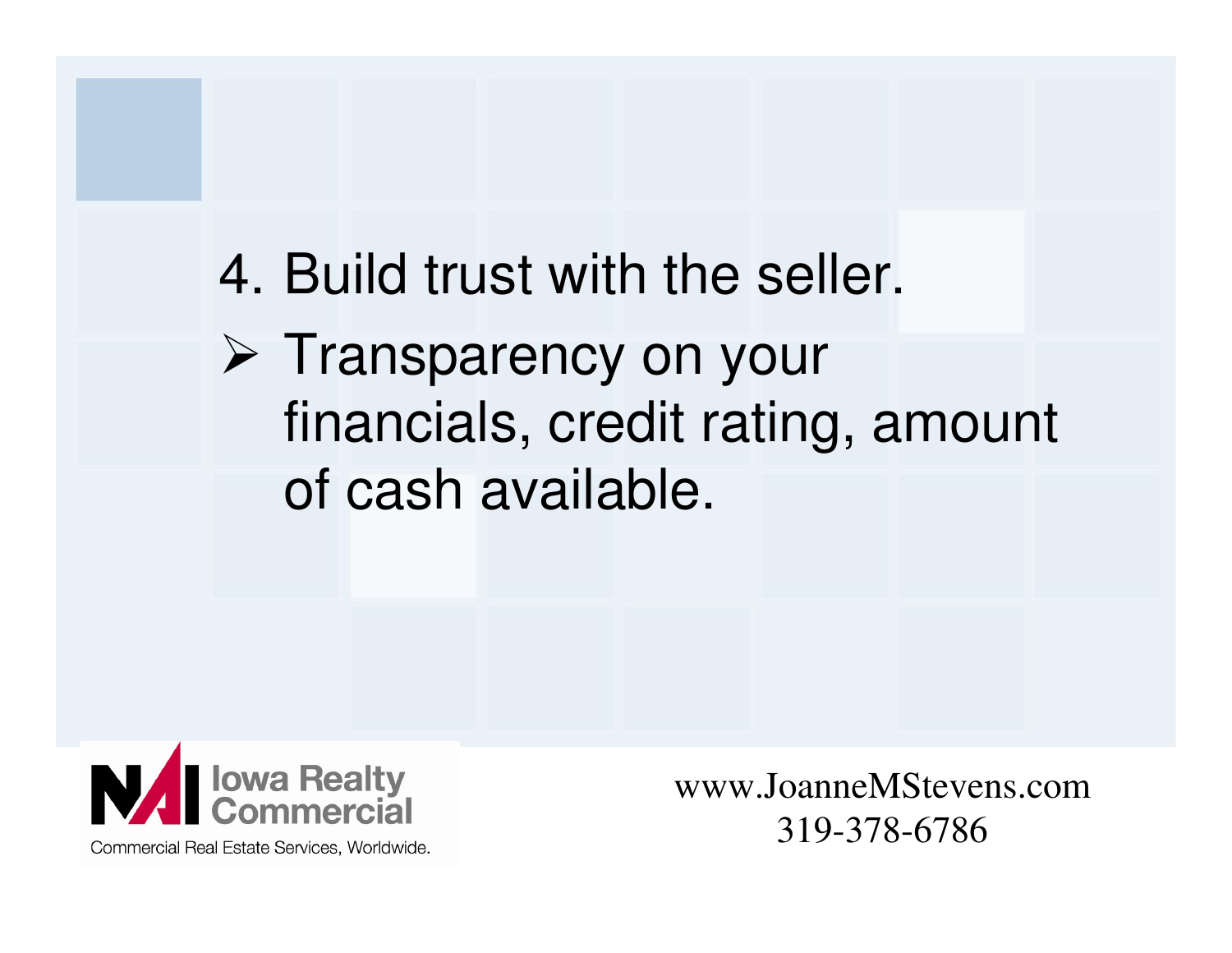Articulate your plan for the community.

### Articulate your big picture of your investments.



www.JoanneMStevens.com319-378-6786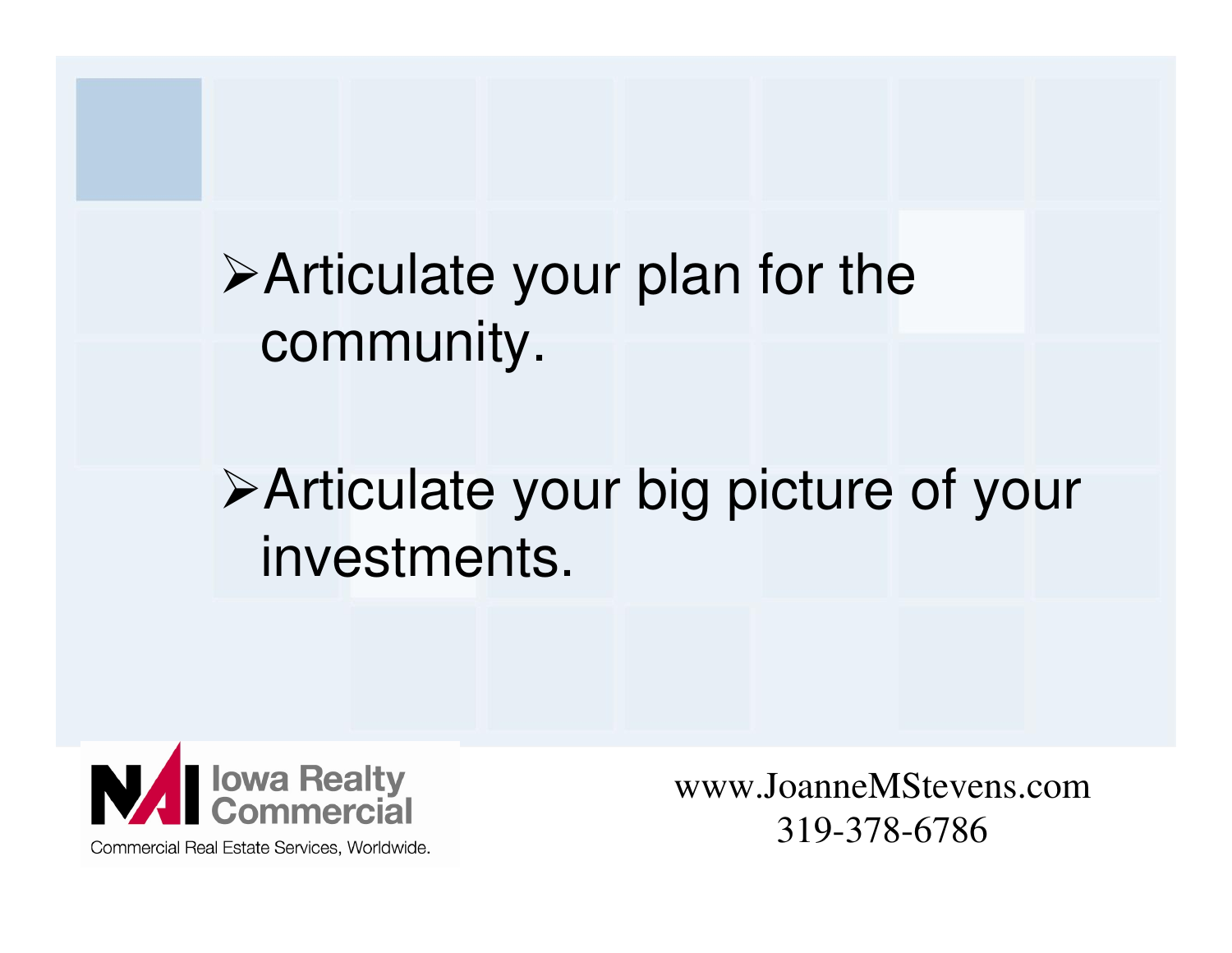$\triangleright$  Build rapport with the seller.

### $\triangleright$  Keep the communication open. Call, write, face-to-face contact.



www.JoanneMStevens.com319-378-6786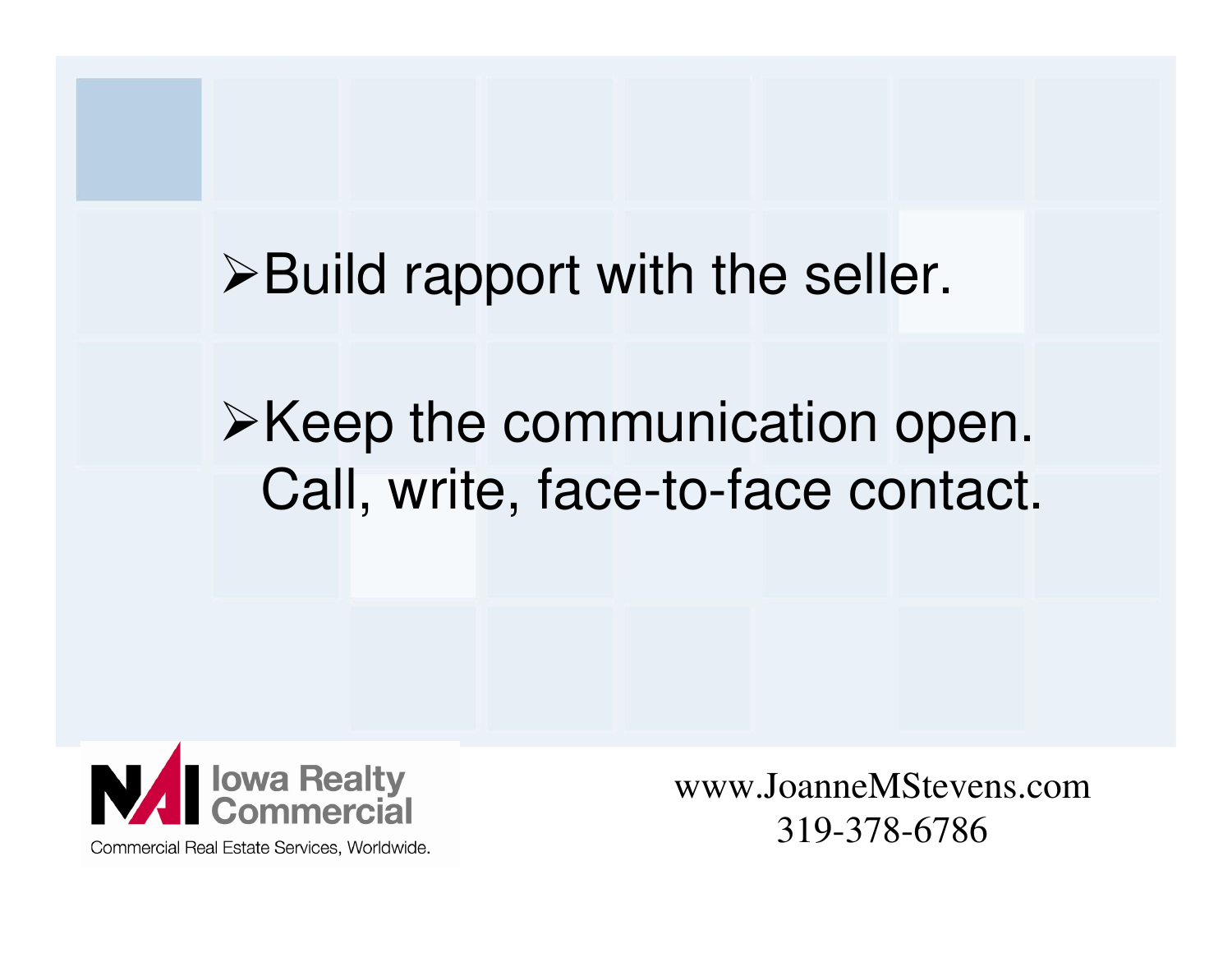**≻Send a unique, humorous or**  outrageous gift that will get the seller's attention and make him smile.



www.JoanneMStevens.com319-378-6786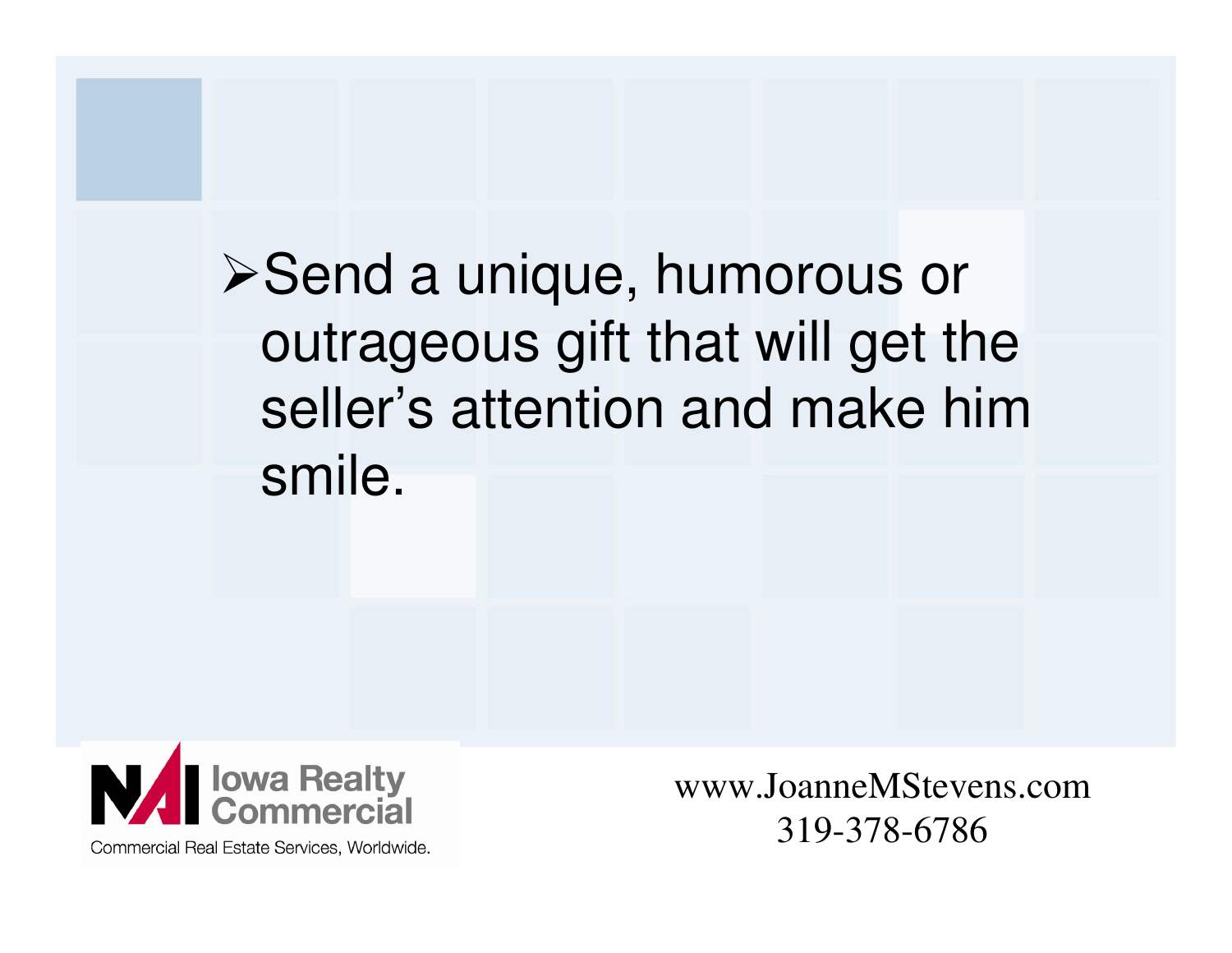## Have a 30 second speech about why you want to buy the community.



Commercial Real Estate Services, Worldwide.